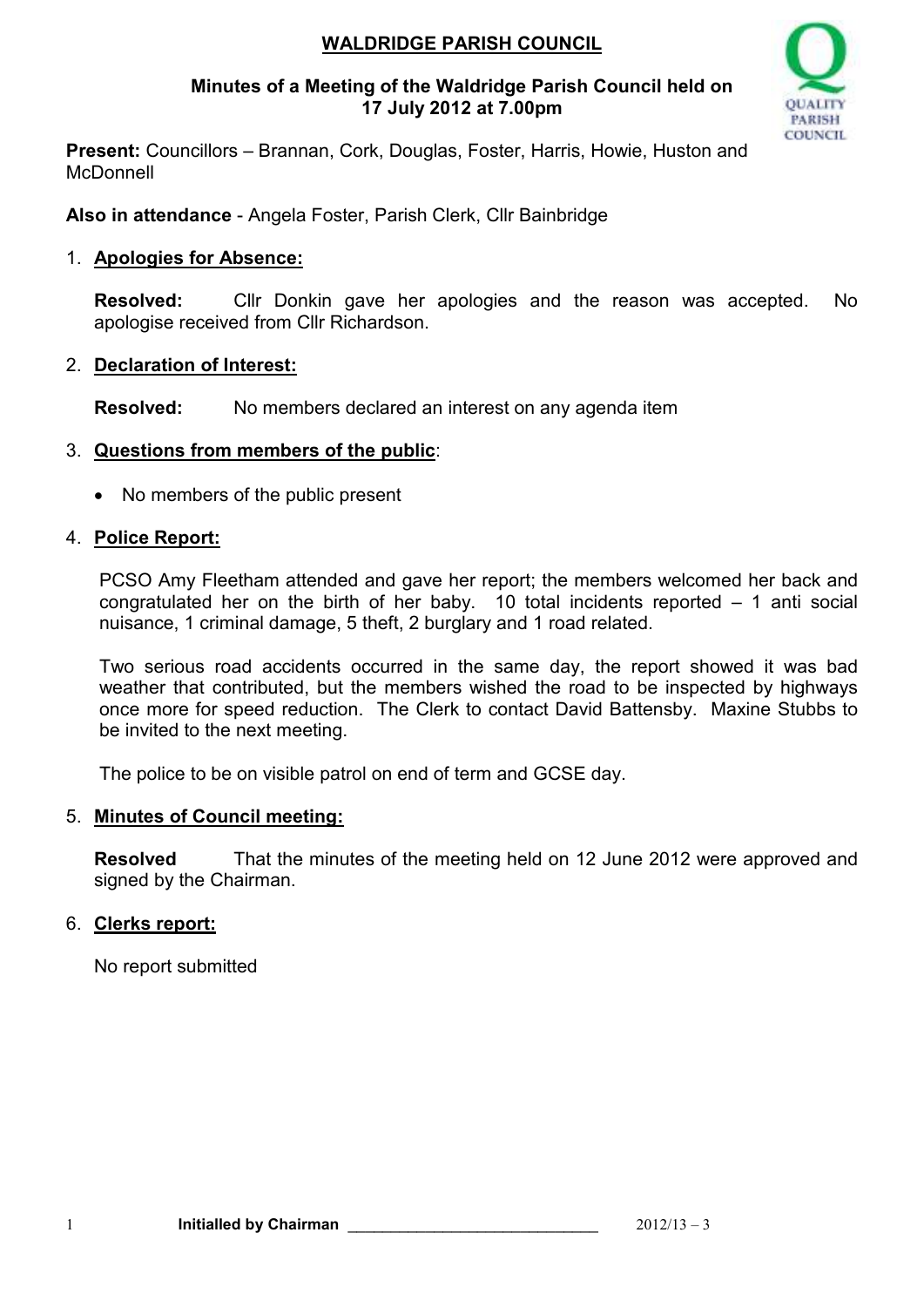#### 7. **Parish Matters and on-going items**

#### a) **Planning applications received**

#### **To consider any planning applications received after the agenda was published.**

| 2/12/00155/FUL | 3 Alnwick Close<br><b>Chester-le-Street</b><br>Durham | Rear sun lounge extension<br>to replace conservatory |
|----------------|-------------------------------------------------------|------------------------------------------------------|
|                | DH <sub>2</sub> 3JL                                   |                                                      |

*Resolved: To check that the window in the plans will not be looking onto neighbouring properties, if not then recommend approval.*

#### b) **To consider any planning applications received after the agenda was published.**

• *Nothing to report* 

#### c) **Northumbria in Bloom update**

- i. Cllr Cork gave update from working group held on 26 June 2012
- ii. Cllr Cork discussed update from NIB judges. He thanked everyone for their help.
- iii. The tree guard was discussed it was suggested getting a wooden one made
- iv. It was suggested having two trophies, named Geoff Cork and Jackie Donkin. The current trophy runs out of shields this year. (Cllr Cork didn't not take part in the discussion)

#### *Resolved:*

- *i. Noted*
- *ii. Noted*
- *iii. Agreed to get costs of making a wooden guard*
- *iv. It was agreed to discuss this further at the September meeting.*
- d) **Code of conduct** *–*The Clerk previously distributed the revised Code of Conduct in readiness for adoption.

*Resolved: Pursuant to the Localism Act 2011, Waldridge Parish Council has adopted a new Code of Conduct to take effect from 1 July 2012.* 

- e) **Members Interest Form** The Clerk distributed the new members interest forms and requested them be returned before 28 days.
- f) **Section 106 monies** Money is still available under section 106 from the building of Barrett homes at Waldridge Lane. The Council are able to apply for £14,000 to spend on an art project. Many ideas were suggested. An art's officer of DCC would work with the council.

*Resolved: It was agreed to bring all suggestions to the next meeting for discussion.* 

- g) **Inn on the Green**  No further information available to date.
- h) **Flower show** All final arrangements were discussed and agreed, the Clerk to do certificates.
- 2 **Initialled by Chairman** \_\_\_\_\_\_\_\_\_\_\_\_\_\_\_\_\_\_\_\_\_\_\_\_\_\_\_\_\_ 2012/13 3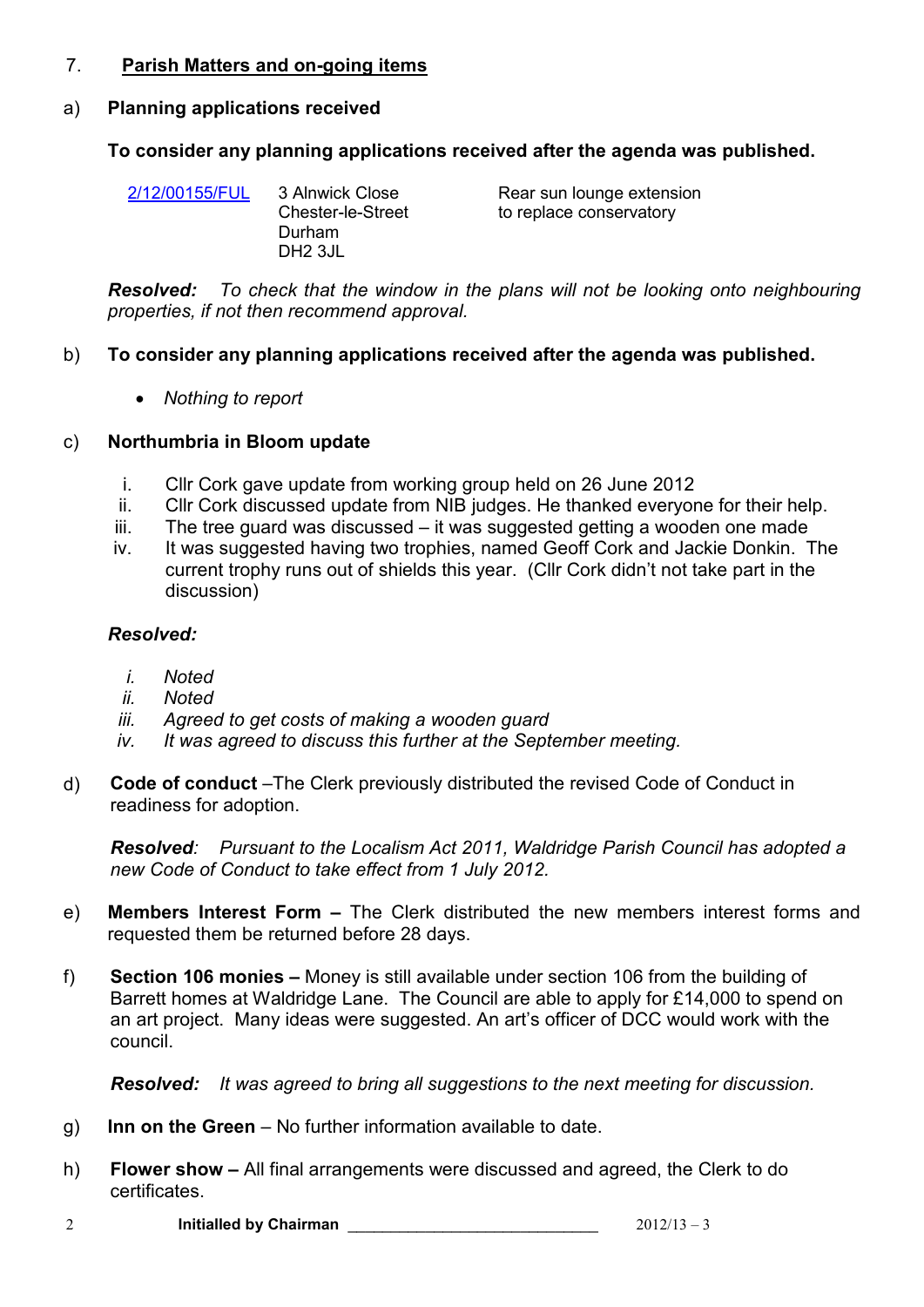- i) **Fun day** All final arrangements were discussed, members to attend to meet at rooms 10.30am on morning.
- j) **Conclusion of Audit** The Clerk confirmed that the external audit had been completed and an unqualified audit opinion had been given. The only comment was the internal auditor needs to audit the trust.

*Resolved:**The Clerk should complete the Notice of Conclusion of Audit for the year ended 31 March 2012*

k) **Quarterly accounts** – The Clerk distributed the quarterly accounts for approval

*Resolved: The accounts, petty cash, bank statement and reconciliation were accepted* 

- l) **Neighbourhood meeting** It was noted the meeting will be held 18<sup>th</sup> July, members to attend
- m) **Correspondence received** 
	- i. Executive Committee nominations
	- ii. Executive Committee meeting invite 31 July
	- iii. Council tax reforms update was discussed, changes planned will be discussed at the above meeting.
	- iv. List of service providers were received

## *Resolved:*

- *i. It was agreed to go with last years position holders*
- *ii. It was agreed as many members as possible to attend*
- *iii. The planned changes were noted*
- *iv. It was agreed to keep on file* for parking in the village.
- n) **Correspondence received after agenda published –** for noting
	- Nothing to discuss
- o) **Newsletter** The Clerk distributed the newsletter for approval

*Resolved: It was agreed to go to print*

p) **Welcome sign** – No further information at this time

## q) **Parish Rooms –**

- i. A quote received for painting parish rooms was discussed it came in at £340.00
- ii. Burglar alarm was discussed, Shane ??? attended the meeting to give price for fixing and servicing current one, continue to change locks was discussed. It was suggested putting a security box outside with key in.
- iii. The caretaker has a coat stolen from rooms.

## *Resolved:*

- *I. It was agreed to go with this quote*
- *II. It was agreed to get current one fixed (as long as the code can be changed at cost of £140) and get locks changed as planned, if cant change number will replace at*
- $\frac{3}{2012/13 3}$  **Initialled by Chairman**  $\frac{2012/13 3}{2012/13 3}$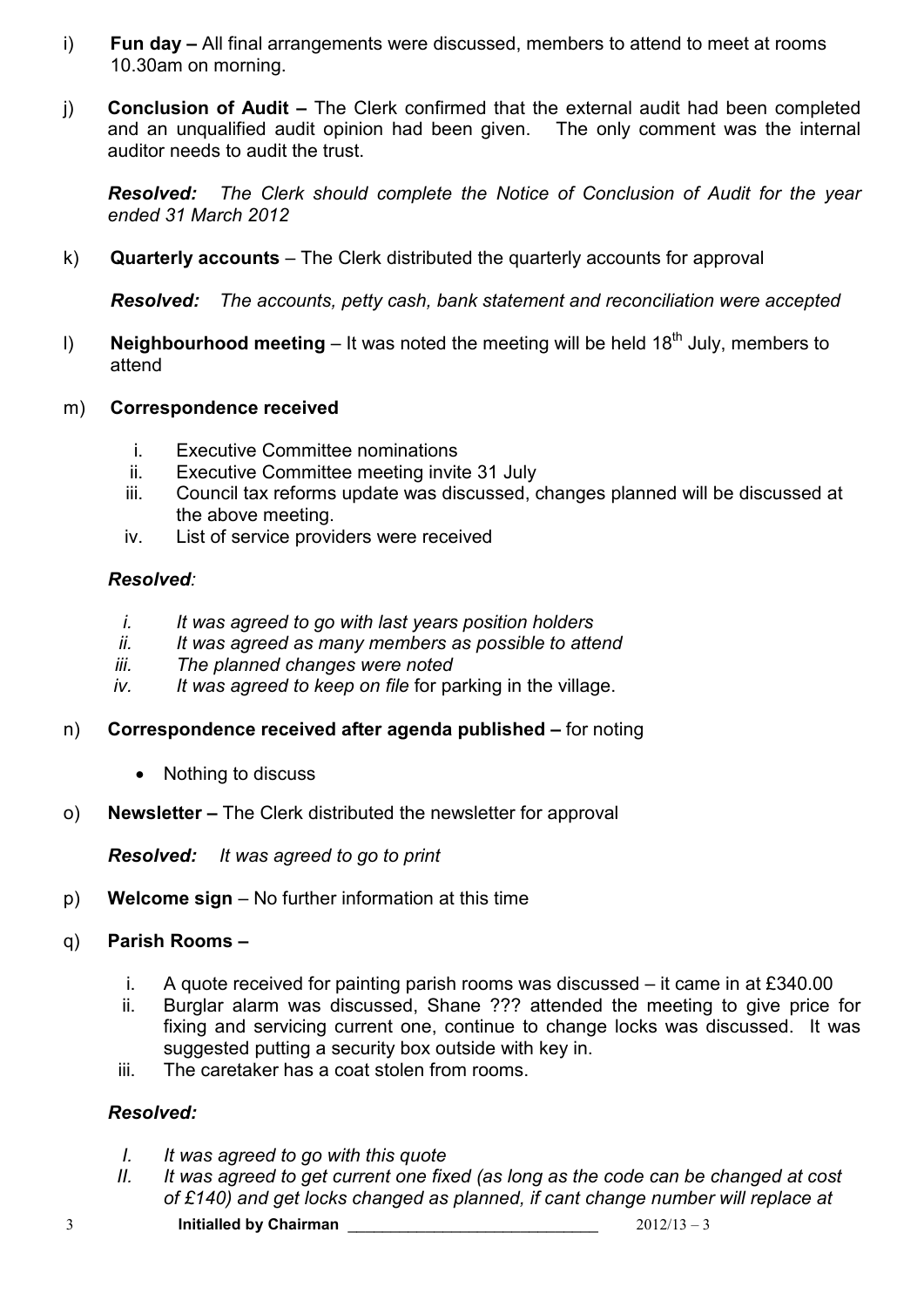*cost of £255.* 

- *III. He doesn't want the coat replacing*
- r) **Trailer**  It was suggested purchasing a larger trailer, as the old one is too small. Three quotes received to purchase new one – ranging from £790 upwards. Hiring a van could work out cheaper over the years.

*Resolved: It was agreed to get costs of hiring van for next meeting* 

s) **Strimmer** – The petrol strimmer was broken, the cost to repair is £35

*Resolved: It was agreed to get fixed*

- t) **AAP forum updates**  No updates available.
- u) **Urgent issues for noting** (Clerk to use delegated powers if necessary) **and any items Councillors wish to agenda for next meeting**

After hearing the sad new that George Hunter, a previous Parish Councillors and founder of the Millennium Green trust had passed away, the Council wish to get flowers, to the cost of £30.

- 106 money
- Microwave and cooking equipment for rooms